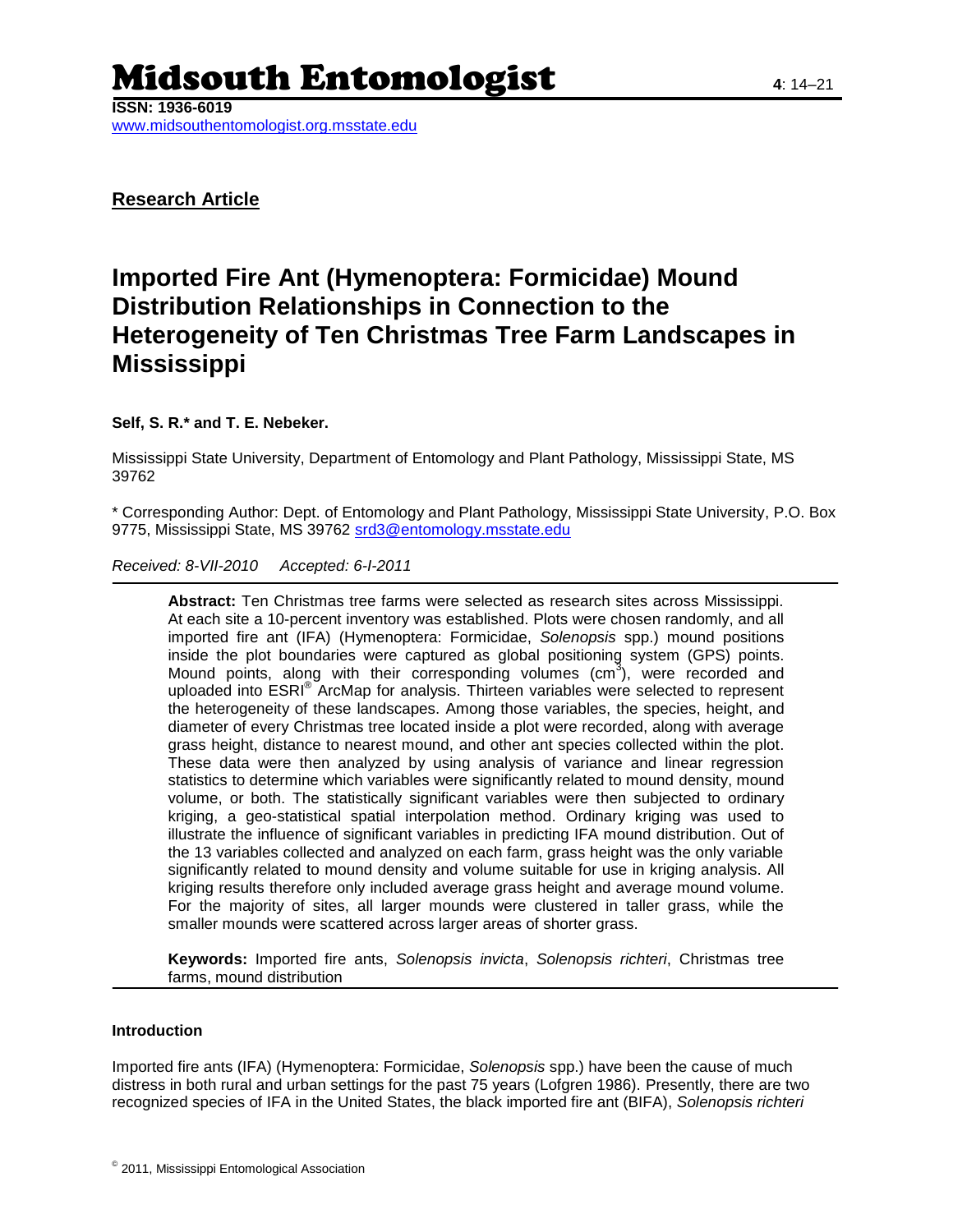Forel, and the red imported fire ant (RIFA), *Solenopsis invicta* Buren. Both BIFA and RIFA were accidentally introduced into the port of Mobile, Alabama in the early 1900s, possibly in discarded soil ballast from cargo ships (Vinson 1997). In addition, a hybrid of BIFA and RIFA is found in areas of Alabama and Mississippi where the color phases interface (Vander Meer et al. 1985).

It is estimated that RIFA presently occupy over 10,440,000 ha, which, based on their introduction to Alabama in the mid-1930s, indicates a westward migration of approximately 19.8 km/yr (Vinson 1997). Long-distance distribution of whole colonies has been facilitated by inadvertent spread through nursery stock, soil, sod, on road construction equipment, through pipelines, electrical and telecommunication lines, and in landfill movement. Natural mating flights can also land reproductive females in open pickup trucks, railroad cars, and trailers that might transport the colonies for hundreds of miles (Vinson 1997, Taber 2000).

The first sign of fire ant colonies is often their nest mounds, where their brood is reared. Mounds may reach 28–38 cm in height (Vinson 1997) depending on soil type. The actual mound is the aboveground portion of the nest where the brood is reared. The workers can distinguish changes in temperature and humidity in this area of the nest, and move the brood based upon the ideal environment for their development (Taber 2000). A single mound consists of many brood-rearing chambers and foraging tunnels radiating from the center of the mound (Wilson et al. 1971). The foraging tunnel system is extensive, and allows workers to forage during parts of the day when soil surface temperatures would be lethal (Porter & Tschinkel 1987).

Habitats usually preferred by RIFA include state parks, commercial orchards, and especially open pasture land (Taber 2000). Diffie and Bass (1994) found that colony densities in Georgia pastures averaged about 27 mounds per 0.405 ha. The same amount of recently disturbed land might harbor more than a thousand colonies (Lofgren et al. 1975). Mounds are also found in other open or disturbed areas such as clear-cuts, re-planted forests, margins of seasonal ponds, along vehicle tracks, and in and around human constructs. According to Buren (1972) and Stiles and Jones (1998), RIFA are able to dominate in these types of altered habitats. This would seem to be proven by the many cases of their unique ability to withstand disturbances and even flourish under adverse conditions. Russellet al. (2001) reported that highway roadbeds were frequently infestated with RIFA. RIFA prefer early successional communities (Tschinkel 1986) and can efficiently out-compete other ant species in ecologically disturbed habitats (Urbani & Kannowski 1974, Tschinkel 1988). RIFA reproduce early and at high rates, they have developed an efficient method of mass dispersal, and they specialize at colonizing and dominating disturbed habitats (Taber 2000). While several studies have looked at the distribution of IFA mounds in pastureland and farm settings (Vogt et al. 2004, Vogt et al. 2009) Christmas tree plantations have been relatively overlooked, despite the fact they provide IFA with prime early successional habitat. They undergo frequent disturbance due to mowing regimens and site preparation, and many have open, sunny areas where trees have been harvested.

Christmas trees come from thousands of evergreen plantations across the United States. Over 350,000 ha of land have been planted in Christmas trees, providing fire ants with ample acreage for infestation (Wolford 2011). Midsouth farmers supply a very modest market compared to northern locales, but their economic impact is still important. Rather than selling mass quantities of trees to ship to commercial businesses, most plantations in the South are "choose and cut" farms, where the buyer is allowed to walk through the growing trees, select a tree, and cut it. Mississippi currently has fewer than 100 farms, which sell an average of 1,000 trees/farm/year. Alabama and Louisiana have slightly more choose and cut farms, though their production levels, cultural practices, and IFA infestation rates are very similar to those found in Mississippi (Drapala 2008, Wolford 2011).

Christmas trees should be viewed as a sustainable resource, not unlike cotton or soybean crops in the southeastern United States. Approximately 73 million new Christmas trees are planted annually, with over two seedlings re-planted for every tree harvested. In Mississippi the trees are generally grown on a four-year rotation, as compared to the seven to ten year rotations needed in colder, northern climates (Wright 2002). Common species grown in the South include: Virginia pine (*Pinus virginiana*), Leyland cypress (X *Cupressocyparis leylandii*), Carolina Sapphire (*Cupressus arizonica*), and eastern red cedar (*Juniperus virginiana*). Basic cultural practices utilized by Christmas tree growers include various methods of site preparation, planting, grass control, shearing (trimming branches into "Christmas-treeshape"), and pest control (Wright 2002). The intensity of these practices varies greatly from farmer to farmer, and can consist of simply planting the trees and letting them grow, to a rigid schedule of mowing, shearing, and herbicide/pesticide applications.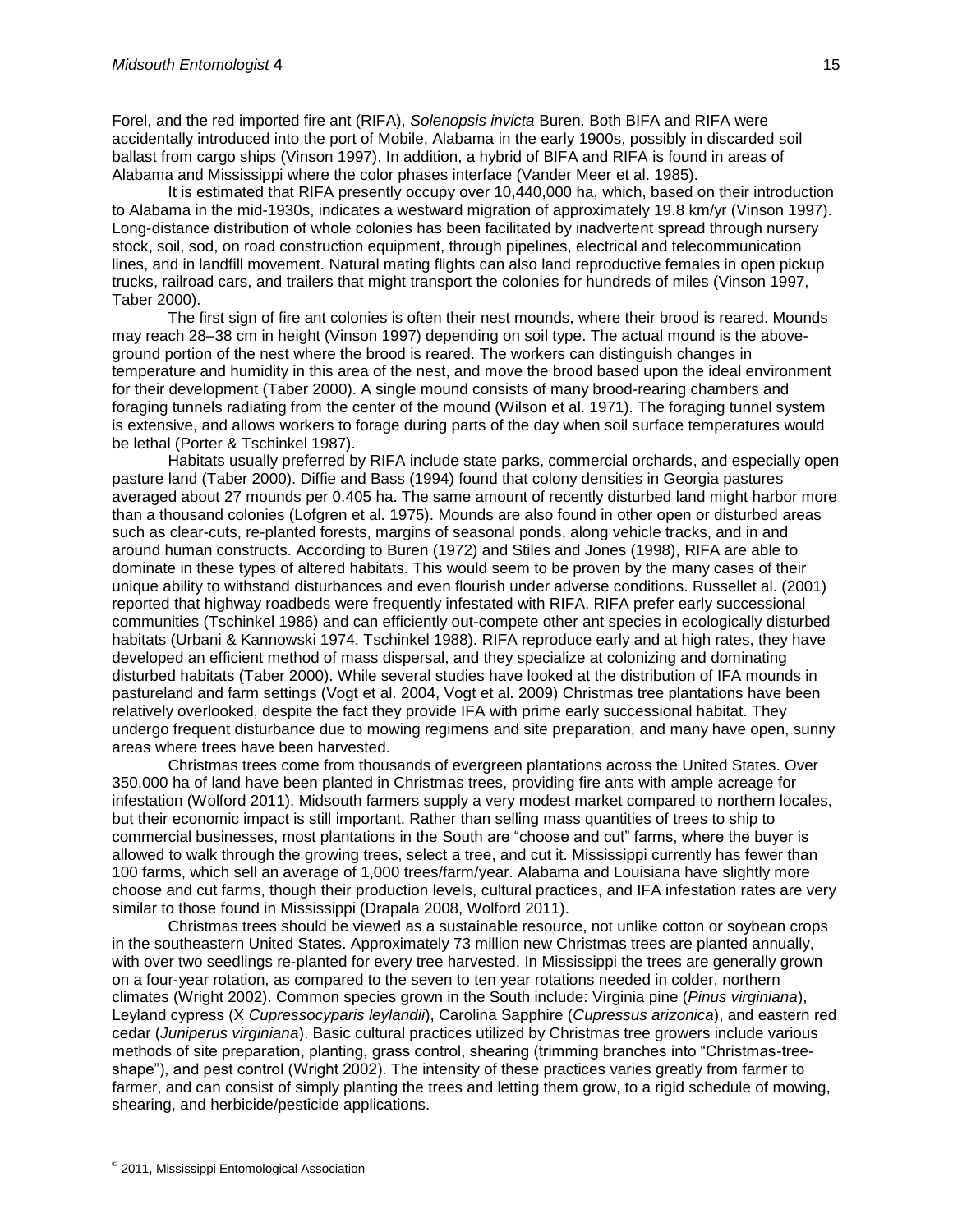Christmas tree plantations provide IFA with the early successional habitats they prefer for infestation and colonization. Therefore, infestation levels in these areas can be very high, presenting growers with heavy worker and customer liability, and equipment damage. Although not as common as the liability and equipment problems, IFA also cause seedling damage by building large mounds at the base of young trees, eventually covering a large portion of the trunk, causing stunted growth and deformed shape (Wright 2000). The objective of the study presented here was to identify variables within Christmas tree farms that represented the heterogeneity of those landscapes, and then use those variables in conjunction with geo-referenced IFA mounds to interpolate mound densities and distributions by using kriging techniques. Variables determined to be statistically significant factors in mound density and volume were subjected to ordinary kriging to predict mound distribution throughout farm landscapes. This information could potentially help farmers avoid or decrease high mound densities, which in turn would reduce possible equipment damage, worker and customer liability, and seedling damage. Only those variables found to be statistically significant in relation to mound distribution were discussed in the portion of the study presented here.

#### **Materials and Methods**

Ten Christmas tree farms, located across the state of Mississippi, were selected as research sites (Table 1). The locations were spread across Mississippi to account for any differences that might exist between physiographic regions of the state. All sites were subjected to varying levels of rainfall and other climatic differences throughout the study period. Using sites located in different physiographic regions eliminated possible bias that might have been present if all sites had been located in one particular area. All landowners selected belonged to the Southern Christmas Tree Association (SCTA), and participated in a preliminary written survey used to identify various cultural practices used on each farm. These variables were not used in the kriging analyses, due to an absence of *x*, *y* coordinates for each. Kriging analyses require an *x*, *y* component for each variable, therefore only plot-level data, rather than data—such as mowing schedules—collected for the entire farm, could be used to analyze and predict mound distribution geospatially.

| <b>Site Number</b> | County             | <b>Physiographic Region</b>   |
|--------------------|--------------------|-------------------------------|
|                    | Alcorn             | <b>Upper Coastal Plain</b>    |
| 2                  | Coahoma            | Delta                         |
| 3                  | Panola             | <b>Brown Loam/Thick Loess</b> |
| 4                  | Lee                | <b>Blacklands</b>             |
| 5                  | Lowndes            | <b>Blacklands</b>             |
| 6                  | Attala             | <b>Upper Coastal Plain</b>    |
|                    | Rankin             | <b>Thin Loess</b>             |
| 8                  | Jones              | Lower Coastal Plain           |
| 9                  | Pike               | <b>Lower Coastal Plain</b>    |
| 10                 | <b>Pearl River</b> | Coastal Flatwoods             |

**Table 1.** Site number and corresponding location and physiographic region.

All farms consisted of approximately 1.6 ha or less and grew at least two different species of Christmas trees, with the exception of Site 7 in Rankin County, which specialized in Leyland cypress. All measurements were collected in the summers of 2003, 2004, and 2005, between mid-May and mid-August, when IFA mound building is generally at its peak. The farms varied widely in cultural practices and in planting mosaics. Due to this variability, one 0.04-ha plot was established per 0.40 ha present, providing a 10% inventory of the entire plantation. Plots were chosen entirely at random. Plot centers and all IFA mounds present in the plot boundaries were geo-referenced by using an Allegro  $CE^{TM}$  Global Positioning System (GPS) expansion pod (Juniper Systems Inc., Logan, UT). A perimeter around the plantation was also geo-referenced with the Allegro unit.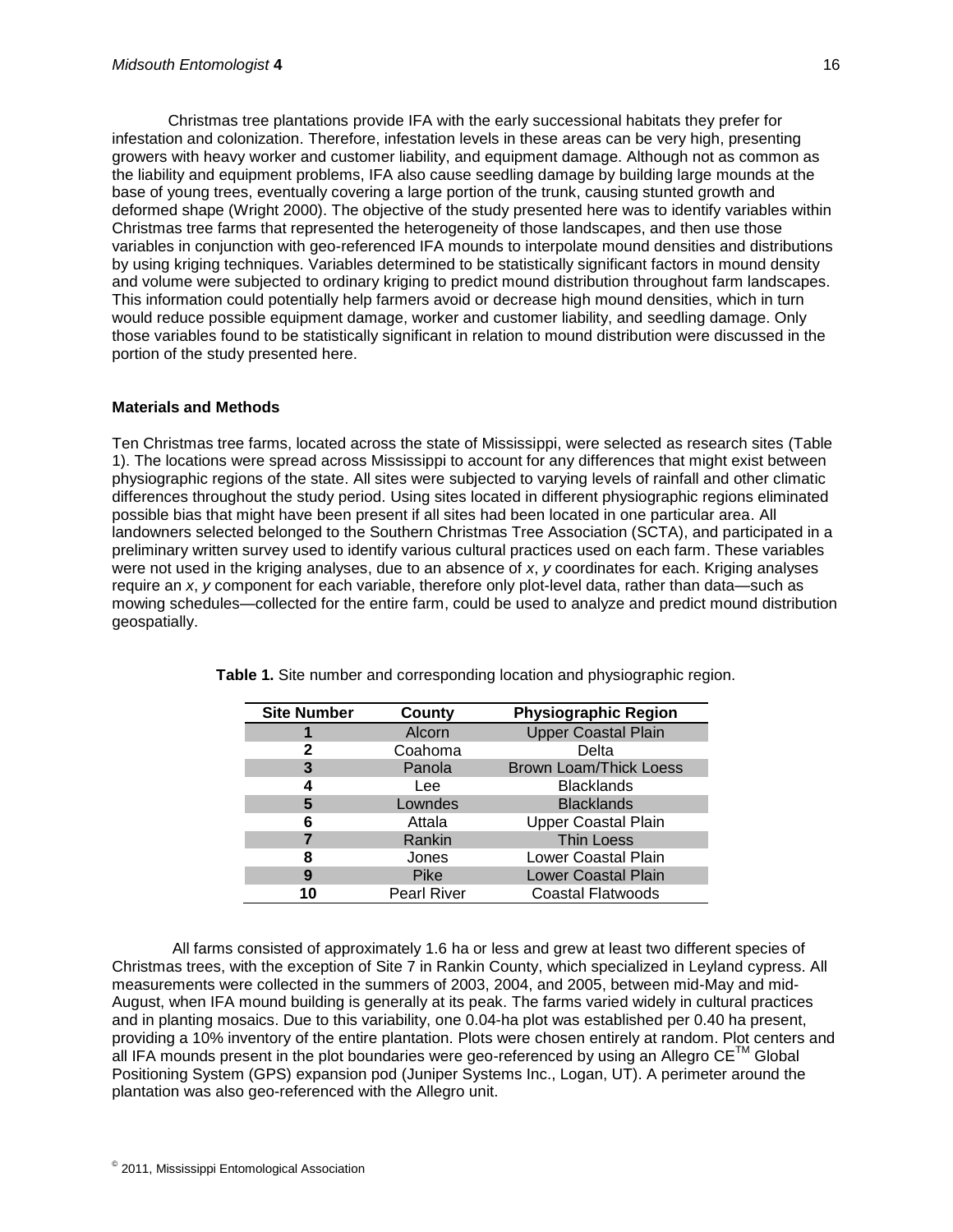Within each plot tree species, diameter, and height were recorded with the aid of an Allegro data logger. Diameter was measured to the nearest 0.1 mm by using a standard digital caliper for seedlings, or to the nearest 2.54 mm by using a standard forestry caliper for trees equal to or greater than 1.5 m in height. Diameter at breast height (DBH) was measured on trees 1.5 m and above, otherwise, ground-line diameter (GLD) was measured at the base of the tree. Total height was measured to the nearest 0.03 m by using a Crain® telescoping leveling rod. Spacing between trees and between rows was measured and recorded by using a standard loggers tape. Grass height was measured at plot center on every plot. All species of grasses were considered similar for this portion of the study, with height, not individual species, being the statistically important variable. Width, length, and height of each mound was measured and recorded to the nearest 0.1 mm and used to calculate mound volume based upon the formula given in Macom and Porter (1996). If a mound was not raised above ground level, a standard height of 0.61 cm was recorded, as recommended by Macom and Porter (1996). Since IFA mounds can be connected to one another, distance to the nearest mound was measured on each plot for each IFA mound within the plot. Nearest mounds did not have to be located within the plot to be counted, and were measured to the nearest 2.54 mm.

A digital orthophoto quarter quadrangal (DOQQ) of each study site, based on aerial photography taken during the winters of 1995 and 1996, was obtained from the Mississippi Automated Resource Information System (MARIS) server (http://www.maris.state.ms.us/). All DOQQs have a ground resolution of one meter, and have Mississippi transverse mercator (MSTM) coordinates that correspond to USGS 7.5 minute, 1:24,000 topographic maps. All DOQQs were used to create maps of the farms and to display the mounds that were geo-referenced.

ESRI ArcMap<sup>®</sup> (ArcGIS version 10, ESRI, Redlands, CA) was used to perform the geostatistical analyses. These methods were used to determine what distributional relationships existed between the mounds themselves, and between the mounds and any statistically significant variable that was measured in the landscape. Data were analyzed for significance by using Proc ANOVA and Proc REG (SAS Institute, version 8.0). Kriging was determined to be the most accurate method for geostatistical interpolation, because, as a predictor, it does not require the data to be normally distributed as do inverse distance-weighted (IDW) methods. Ordinary kriging was used rather than universal kriging, block kriging, or cokriging. Ordinary kriging assumes the absence of a "drift," or structure representing a trend, and focuses instead on spatially correlated components. The other methods of kriging all incorporate a second-order polynomial in the kriging process to represent possible drift or trend (Isaaks & Srivastava 1989).

#### **Results and Discussion**

**General Results.** Two farms from northern Mississippi (Site #1 and Site #4) were excluded from this part of the study due to a lack of IFA presence. This absence could be due to a naturally unsuitable habitat, high levels of control, or both. Site #1 was located on the second highest elevation in Mississippi (241 m). and grew primarily eastern white pine (*Pinus strobus*), which is atypical for the South. Site #4 was completely surrounded by mature mixed pine/hardwood forest, which is not typically preferred habitat for IFA. Additionally, this farm was also subjected to frequent insecticide applications, unlike any other farm.

Out of the 13 variables collected and analyzed on each farm, grass height was the only variable significantly related to mound density and volume that could be used in the kriging analysis (Table 2). Kriging analyses require an *x*, *y* component for each variable, therefore only plot-level data, rather than data collected for the entire farm (such as fertilization schedule) could be used to analyze and predict mound distribution geospatially. Average mound volumes were calculated on a plot-level basis, and are reported per site in Table 3. These numbers were used in predicting mound distribution as a function of average grass height by using ordinary kriging techniques.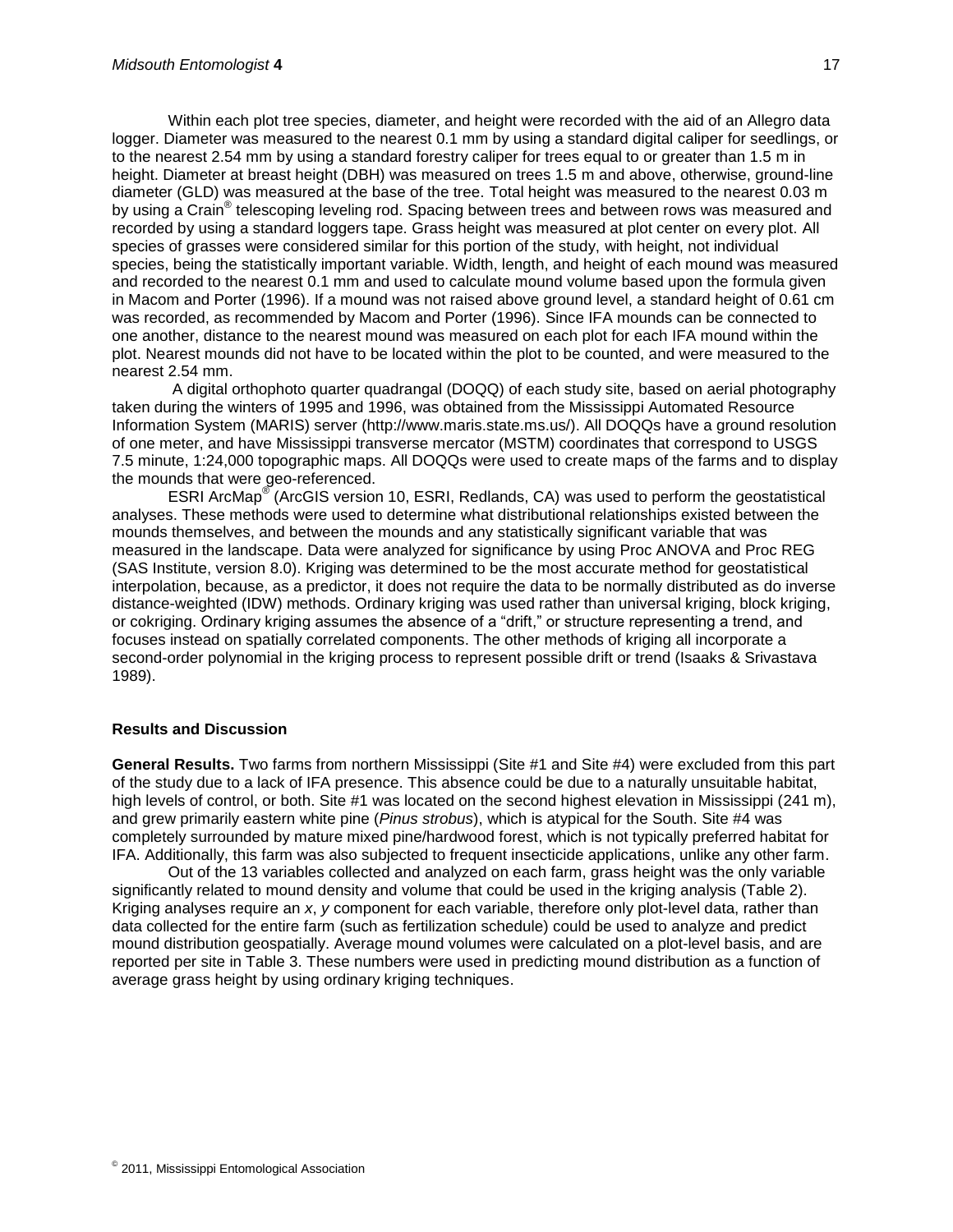| <b>Effect</b>   | <b>Estimate</b> |      | $Pr$ > F |
|-----------------|-----------------|------|----------|
| Number of Trees | $-0.0322$       | 0.2  | በ 6572   |
| Grass Height    | 0.0332          | 3.87 | 0.0503   |

**Table 2.** Regression results for plot level effects on mound volume.

| Site # | Mean    | <b>Standard Deviation</b> |
|--------|---------|---------------------------|
| 1      | 0       |                           |
| 2      | 3378.43 | 8264.06                   |
| 3      | 5437.43 | 7284.97                   |
| 4      |         |                           |
| 5      | 9263.48 | 127777.6                  |
| 6      | 3243.88 | 4402.9                    |
| 7      | 2901.45 | 4576.62                   |
| 8      | 1894.91 | 2080.95                   |
| 9      | 6291.95 | 5904.62                   |
| 10     | 1866.46 | 2765.2                    |

Table 3. Average IFA mound volume (cm<sup>3</sup>) for each site.

**Kriging Analysis Results.** Figure 1A and 1B serve as general examples of kriging analysis results produced in ESRI ArcMap® . The predicted distribution of IFA mounds based on grass height for Site #10 is shown in Figure 1A. The red dots are actual ant mounds in the field, and the strips of color represent various grass heights. The width of the strip represents the distribution pattern of the mounds within that particular range. Higher mound numbers were predicted for shorter grass zones. Interestingly, these were also for the smallest mound volumes. Figure 1B represents the distribution pattern of the mounds based upon their average mound volumes. The largest mounds were located in the areas of the tallest grass. Sites #3, #6, #7, and #8 (Panola, Attala, Rankin, and Jones Counties, respectively) all illustrated similar patterns for their corresponding locations. Theoretically, this relationship is very reasonable. Showler and Reagan (1987) stated that IFA prefer taller grasses for mound construction because the vegetation provides support and structure as the mounds increase in size. Although not statistically significant in this study, it is probable that the shorter grass was a result of mowing schedule, which would consequently increase mound disturbance. This disturbance might have kept the mounds below a certain threshold size, increasing the significance of the less disturbed, taller grasses in areas not mowed, such as around stumps and under tree limbs. Mowing schedule was one of the 13 variables analyzed, but, probably due to the wide variation between farms, it was found to not be significantly related to average mound volume or distribution in the study.

The same result was not found for Site #2 in Coahoma County. More mounds were located, once again, in the shorter grass ranges, but the average mound volume did not follow the pattern expressed in the above farms. This farm was located in the delta region of Mississippi, and sustained a large population of RIFA. Unfortunately, on the day of the first survey, half of the farm had recently been bushhogged, while the remaining half had not. Consequently, many of the mounds measured for volume were much flatter than they would otherwise have been. Half of the mounds were recorded as having large volumes, while the other half was recorded as having very reduced volumes. This discrepancy was not representative of the actual situation on the farm. In better circumstances, the mound volume distribution would probably have mimicked those of the other farms previously mentioned.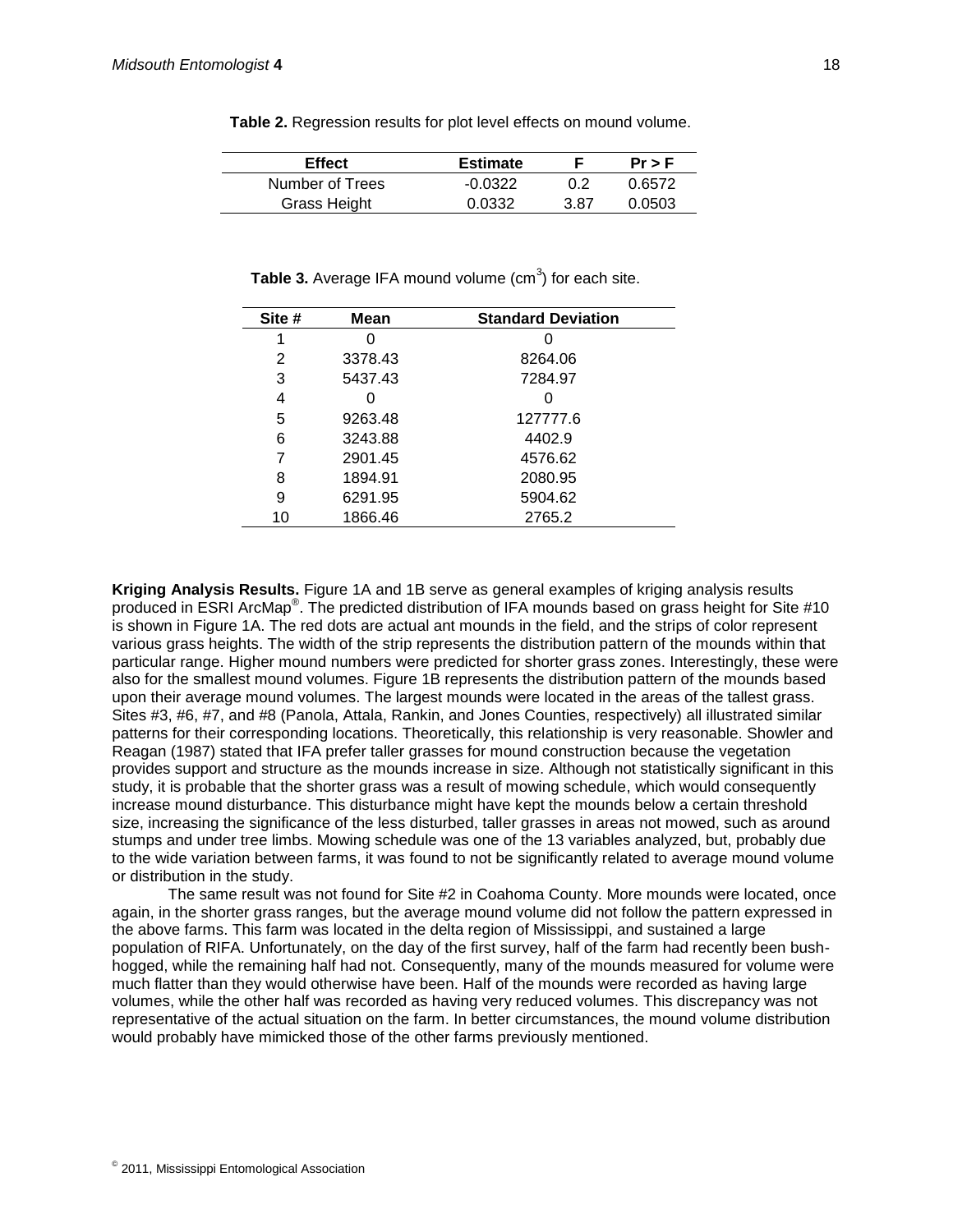

**Figure 1. (A)** Kriging results for grass height and **(B)** mound volume on Site #10, Pearl River County, MS, 2005.

Site #9 in Pike County displayed different results as well. In the average grass height analysis, there was a much larger section showing taller grass, and therefore a greater abundance in IFA mounds. Interestingly, these mounds, according to the mound volume analysis, correspond, for the most part, with "medium" sized mounds. This farm had an abundance of average mounds, regardless of the grass height. A possible explanation for this phenomenon might have been rainfall events occurring several days prior to data collection. Excessive rains may have temporarily decreased mound heights until the colony was able to rebuild mounds to original heights. August 2005 was exceptionally rainy, especially for southern counties such as Pike County, which experienced the effects of Hurricane Katrina.

The analysis for Site #5 in Lowndes County indicated that the entire farm had one average grass height. The largest volumes were predicted on the east side of the property, where tree harvesting had not taken place in several years, and was therefore rarely disturbed. This part of the farm was also located next to a sunflower field, unlike any of the other research sites. Lofgren et al. (1975) reported RIFA foraging in sunflowers, so it is possible that the presence of a preferred food source could have skewed the data collected. Herbaceous vegetation was surveyed on all research sites, but was found to have no statistical significance in relation to mound volume or distribution, eliminating other plants located on the farm as a possible explanation. Additionally, Reinert (2010), and Reinert and McCoy (2010) reported RIFA feeding preferences for different turfgrass cultivars. They found that Bermudagrass (*Cynodon* sp.) was preferred over all other grass species tested. Grass species were recorded for all ten research sites, and were found to have no statistical significance in relation to mound volume or distribution. However, all sites had over 90% Bermudagrass present. The study did not differentiate between different cultivars.

The study identified 13 variables, including tree height, diameter and species, ant species present, herbaceous vegetation present, distance to nearest mound, and various cultural practices including fertilization schedule and mowing schedule, that could be used to describe landscape heterogeneity. Out of these 13 variables, only fertilization schedule and average grass height were found to be statistically significant in predicting mound density and size,  $(p = 0.05$  and 0.1). These two factors might be related due to fertilization schedules impacting grass heights observed on site. Additionally, the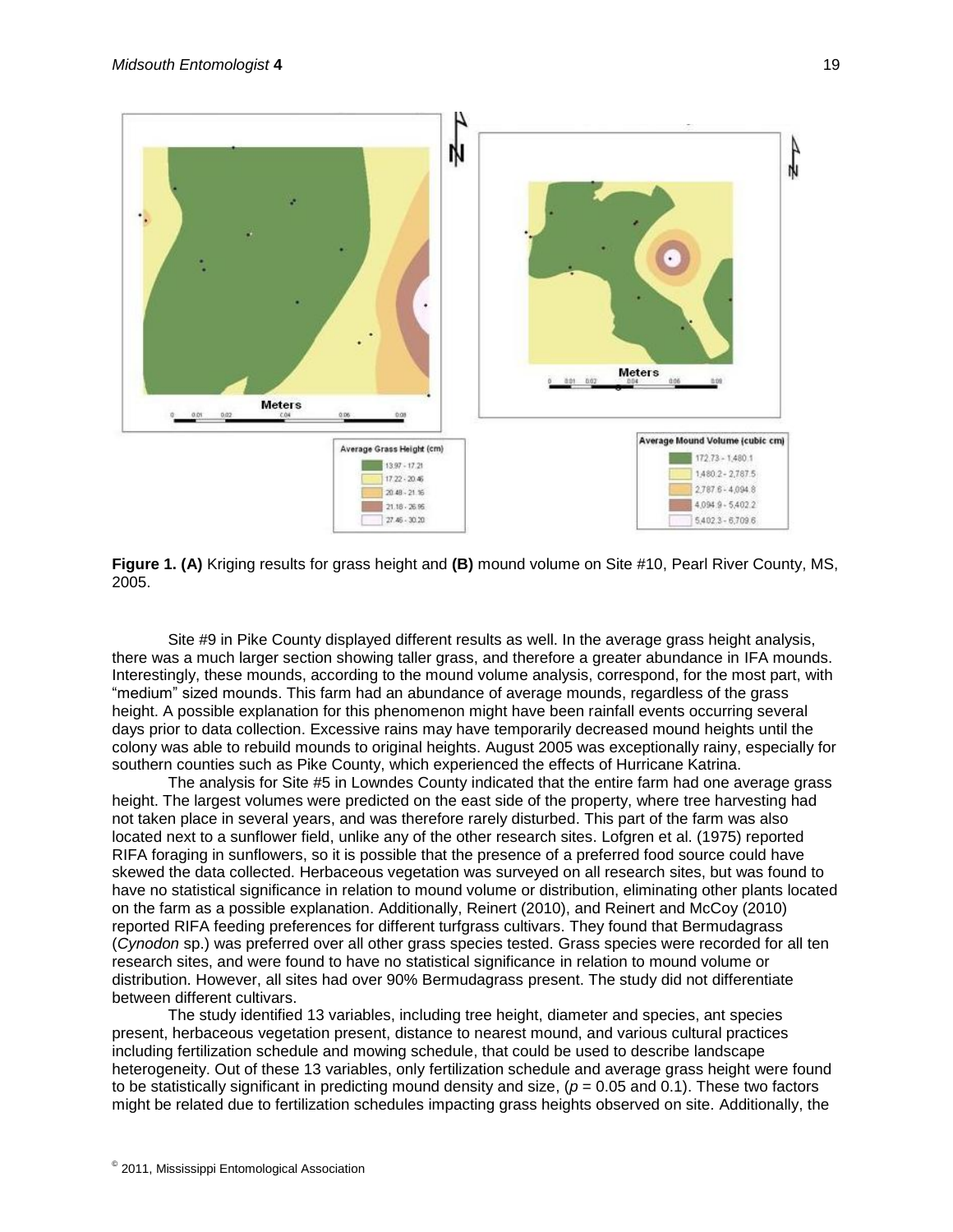study presented here was limited to a plot level analysis, because *x*, *y* coordinates were needed to complete the prediction formula in the geospatial prediction analysis. Therefore, the only variable available for ordinary kriging was average grass height because fertilization schedule information was obtained for the entire farm, rather than for individual plots.

Kriging methods predicted, for five of the eight sites analyzed, that mature IFA colonies prefer taller grasses in which to build their mounds. This might indicate that colonies prefer sites that are less frequently disturbed. Whether or not the smaller mounds were new colonies, foraging tunnel outlets, or simply frequently disturbed mounds is unknown. Distance to nearest mounds was analyzed, since it is likely that at least some of the mounds were connected. However, this variable was found to have no statistical significance in this particular study. Whatever the situation, ordinary kriging analyses consistently interpolated the presence of smaller mounds in shorter grasses where they were more frequently disturbed. The only exceptions to this pattern were three farms, sites #2, #5 and #9 (Coahoma, Lowndes, and Pike Counties, respectively) that had extenuating circumstances surrounding either the collecting dates, poorly timed bush-hogging, adjacent preferred food sources (sunflower fields), or inclement weather that could possibly have skewed the data and therefore the resulting analyses. It is plausible that, had the data been collected under better circumstances, these sites would have also shown similar interpolation patterns.

Mound distribution was also predicted based on mound volumes present. This was done for comparison with the previous analysis, and also for additional description of landscape heterogeneity. In most cases, the majority of mounds were small to medium in volume, with only a few very large mounds present. This circumstance was expected, and has been noted by other studies including Byron and Hays (1986) and Diffie and Bass (1994), who found that mature IFA colonies typically send out reproductive pairs during nuptial flights that can start multiple, smaller colonies nearby.

The ability to predict distribution patterns of IFA mounds, as a function of common cultural practices and landscape heterogeneity, could have the potential to help farmers avoid or decrease high mound densities, which in turn would reduce possible equipment damage, worker and customer liability, and seedling damage. This study was limited to a plot-level analysis, due to the qualitative nature of the written survey used to identify landscape level variables. However, future work could easily be pursued by applying the identified variables as controlled treatments in georeferenced locations.

#### **Acknowledgements**

Approved for publication as Journal Article No. J-11825 of the Mississippi Agricultural and Forestry Experiment Station, Mississippi State University. Thanks for field assistance to Mr. Andrew Self, Mr. Michael Guttery, Mr. Jeremy Norris, and Mr. Keith Beatty. Thanks for GIS assistance to Dr. Cook, Dept. of Geosciences, Mississippi State University.

#### **References**

- **Buren, W. F. 1972.** Revisionary studies on the taxonomy of the imported fire ants. J. Georgia Entomol. Soc. 7: 1-26.
- **Byron, D. W. and S. B. Hays. 1986.** Occurrence and significance of multiple mound utilization by colonies of the red imported fire ant (Hymenoptera: Formicidae). J. Econ. Entomol. 79: 637-640.
- **Diffie, S., and M. H. Bass. 1994.** Densities of monogynous red imported fire ant (Hymenoptera: Formicidae) colonies in Georgia pastures. J. Entomol. Sci. 29: 367-369.
- **Drapala, P. 2008.** Christmas tree crop shapes up to market. MSU Extension Fact Sheet 11-20-2008. Online posting [\(http://msucares.com/news/print/fwnews/fw08/081120trees.html\)](http://msucares.com/news/print/fwnews/fw08/081120trees.html) accessed 15 February, 2011.
- **Isaaks, E. H., and R. M. Srivastava. 1989.** *Introduction to Applied Geostatistics*. Oxford University Press, New York, NY. 553 pp.
- **Lofgren, C. S., W. A. Banks, and B. M. Glancey. 1975.** Biology and control of imported fire ants. Ann. Rev. Entomol*.* 20: 1-30.